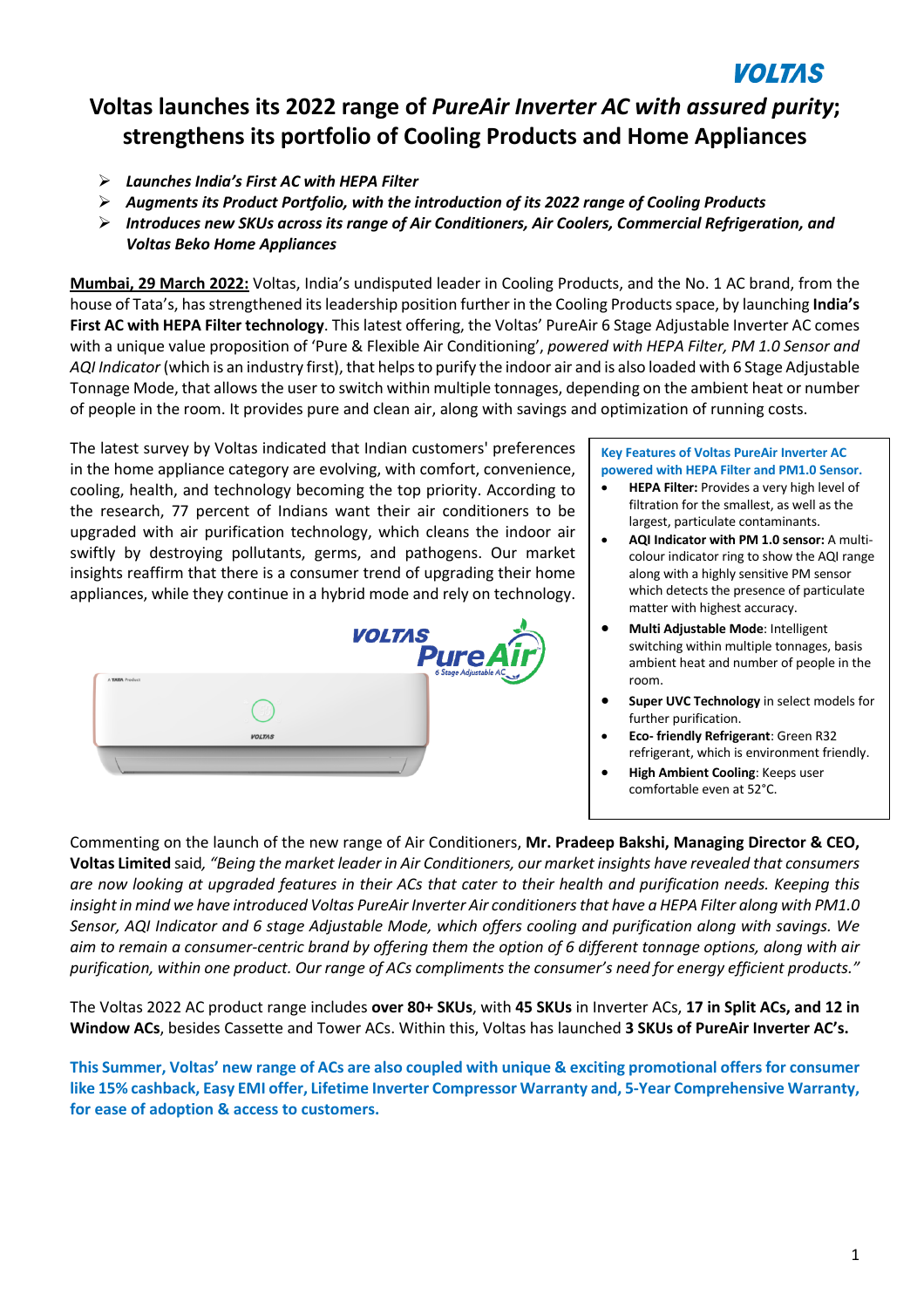

This summer, Voltas has also launched **38 SKUs of its Voltas Fresh Air Coolers** under various sub-categories such as Personal, Window, Tower, and Desert Air Coolers. The new range comprises of new models like, Windsor with 4-sided cooling advantage, Epicool with style and ultra-cooling, Virat with a sturdy metal body, and Alfa fresh with purification advantage. The Company also strengthened its overall portfolio by introducing **60 SKUs of Commercial Refrigeration** products, including Convertible Freezer, Freezer on Wheel, and Curved Glass Freezer. The company has also launched **22 SKUs of Water Dispensers,** and **25 SKUs of Water Coolers.** Voltas also has a range of Cold room solutions for the B2B segment.

Through its new Home AppliancesJV brand, **Voltas Beko,the company aims to strengthen its portfolio in 2022 by launching a series of new products.** Keeping the brand promise and commitment to stand by the 'Make in India' initiative, Voltas Beko will unveil an array of innovations this year. The **Frost Free range of refrigerator** with unique patented technologies, **Harvest Fresh and Store Fresh technology**, **Direct Cool refrigerator** with features like **Active Fresh Blue Light** and **Rapid Cooling,** within major capacities, all with standard BEE Star Rating. The brand has also introduced **5 Star rated Top Load Washing Machine**, having industry-defining USPs like **Fountain Wash and, adjustable Jet function**. All product offerings in the **Semi-Automatic Twin Tub Category** shall have a 5 Star Rating. The overall Washing Machine portfolio will now cater to 7.5 to 14 kg capacities. The **Microwave oven** category in the **Solo, Grill, and Convection** segment has also been expanded. And, the highly successful **Dish Washer** category has witnessed further expansion with the introduction of **AquaIntense and Fast Plus functions.** Voltas Beko is the latest growing brand in the Home Appliances segment.

**Key Features of Voltas Fresh Air Coolers:**

- **Smart Humidity Controller: optimizes** the humidity in the air
- **Mosquito Repellent:** Resists mosquito breeding and keeps them away
- **Turbo Air Throw**: Large fan size delivers powerful air throw to cool large spaces.
- **Pre Soaking:** Pre-cools the Honeycomb pads before starting the fan, releasing cool and fresh air
- **Honeycomb Cooling pads**: More durable, and provides uniform cooling without dirt and sedim

## **Key Features of Voltas Beko Home Appliances:**

### **Refrigerators:**

- **HarvestFresh+ Technology:** 30 days' freshness of fruits & vegetables.
- **Active Fresh Blue Light Technology**, simulates natural lighting conditions, keeps food fresh.

## **Washing Machine:**

- **Stain Expert function:** helps remove 26 types of Indian stains.
- **Steam Wash:** Softens dirt, releases wrinkles and sanitizes clothes
- **Prosmart Inverter Motor** enhances washing machine's performance while consuming less energy, brushless motor provides low friction.
- **India's first 5 Star** Semi-Automatic Washing Machine

**About Voltas Limited:** Voltas Limited is a premier air conditioning and engineering solutions provider and a Projects specialist. Founded in India in 1954, Voltas Limited is part of the Tata Group, and in addition to Air Conditioners, Air Coolers, Air Purifiers, Water Dispensers, Water Coolers, and Commercial Refrigeration products; the company also offers engineering solutions for a wide spectrum of industries in areas such as heating, ventilation, and air conditioning, refrigeration, electromechanical projects, electrification, textile machinery, mining, and construction equipment, water management & treatment, cold chain solutions, building management systems, and indoor air quality. Voltas is one of the leading companies within the Tata group and is the undisputed market leader in room air conditioners in India, with a footprint of over 24,000+ customer touch points. It has also launched its range of Voltas Beko Home Appliances, through its new JV in India, in equal partnership with Arcelik.

**About Voltas Beko:** Voltbek Home Appliances Private Limited (Voltas Beko) is an equal partnership joint venture between India's leading Air Conditioner Company, Voltas Limited, and one of Europe's largest household appliances manufacturers, Arçelik. The brand 'Voltas Beko' was launched in September 2018 and has in the past year positioned itself as 'Partners of Everyday Happiness' in India. Their portfolio of products includes Refrigerators, Washing Machines, Microwaves/Ovens, and Dishwashers. The brand offers its consumers state-of-the-art innovative products and leverages Voltas' brand & distribution strength and Arçelik's global expertise in product development. Voltas Beko has been consistently increasing its footprint in the Indian home appliances segment and has currently over 5000 consumer touchpoints. The manufacturing facility is situated in Sanand, Gujarat which went on-stream in January 2020.